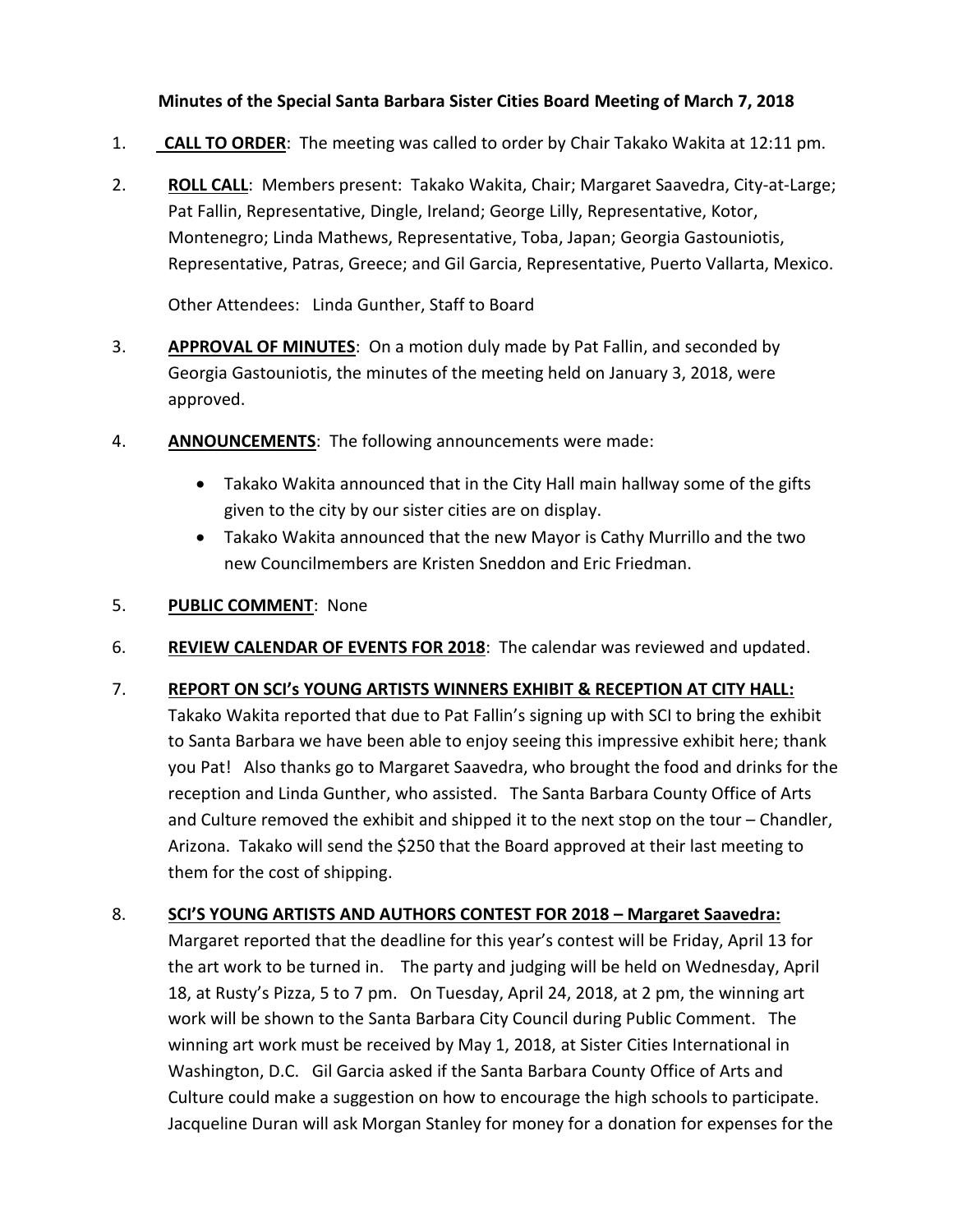reception. Margaret will get the plaques. Prizes are: First place - \$250, Second place - \$150, and third place - \$100. A motion was made and seconded, and passed, that the Board ask each of the seven Sister City Committees to donate \$50 for the art show. Each Sister City Committee is to choose one judge; so far we have one from the Toba Sister City Committee, and one from the Puerto Vallarta Sister City Committee. All Sister City Committees are asked to ask their Sister City to submit one entry. There will also be a sign to acknowledge donors. Margaret will make a flyer on the event.

- **9. SISTER CITIES INTERNATIONAL (SCI) REPORT – Pat Fallin** Pat Fallin reported that the new CEO, Roger-Mark De Souza is going on the cruise.
- **10. SCI'S SOCAL REGIONAL MEETING – Pat Fallin** Pat Fallin reported on the following: (1) A joint meeting of SoCal and NorCal will be held in Bakersfield on May 18 and 19; a reception is planned for Friday night at the Japanese Gardens. (2) A scholarship for one student to attend the summit is available – May 1 is the deadline to receive their letters – this is going to be held at the University of Denver campus on August 2-4. (3) A great meeting was held in Culver City; two Mayors dropped in and a great youth program was held. (4) Pat is selling raffle tickets for a ticket to Japan – one ticket for \$10 and three for \$20 for SoCal.
- **11. PARTICIPATION IN THE COMMUNITY TV CHANNEL 18 – Patras/San Juan** Linda Gunther reported that the San Juan video is almost completed. She will forward it to all Board members when placed on our website.
- **12. DISCUSSION ON MUKARANGE, RWANDA BECOMING A SISTER CITY** Gil Garcia, a member of the Subcommittee (members are: Peter Haslund, Pat Fallin, Albe Dumlao, David Zamichow, and Gil Garcia) reported that the subcommittee did not meet, except by emails and telephone, and four of the five members do not believe that Mukarange meets our City's criteria. Linda Mathews said that the Toba Sister Committee could not figure out how they plan to operate on both sides of the program; they felt that the Mukarange Committee did not come up with a solid plan on both sides that could qualify. Gil Garcia, (also a member of Rotary) said "we are very happy with what that group is doing with Rotary and how they applied it." After a lengthy discussion, a motion was made, seconded, and passed unanimously that Mukarange, Rwanda, not be recommended to the Santa Barbara City Council to become a Santa Barbara Sister City.
- **13. STUDENT LEADERSHIP AND DIPLOMACY AD HOC COMMITTEE REPORT** This was postponed to the May meeting.
- **14. OPEN WORLD PROGRAM FOR 2018 – Gil Garcia** Gil Garcia reported that the Open World Program (folks coming from the Ukraine) will be arriving on Friday, May 11 and leaving on Saturday, May 19. The theme is on Child Welfare, including foster children and adoption. They will be targeting folks that work in that area. A motion was made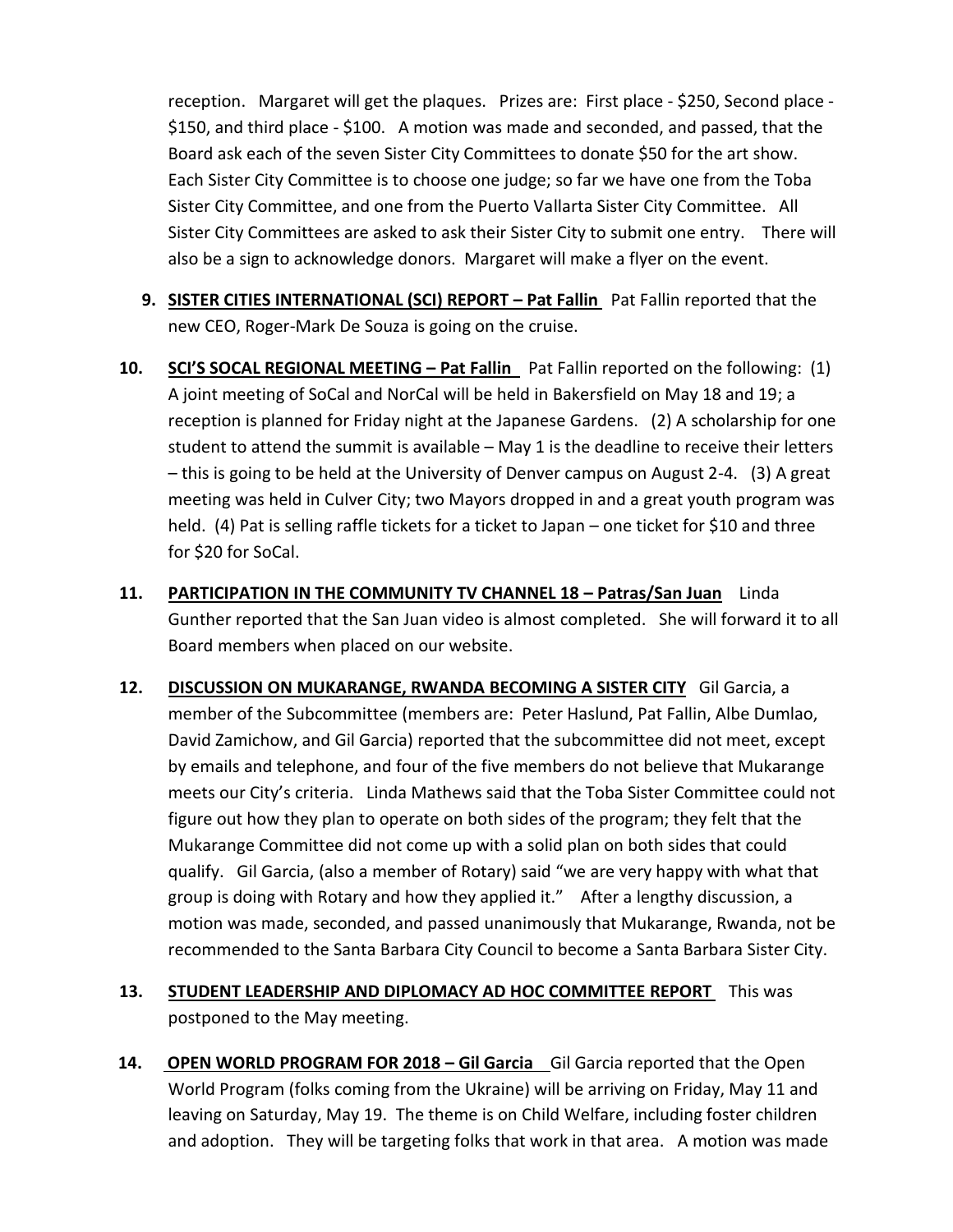and seconded, and carried, that each Sister City Committee should attend and bring a dish to pass that is from your Sister City to the luncheon that will be held on Sunday, May 13, at 2:00 pm at Gil Garcia's house.

- **15. CHAMBER OF COMMERCE MEMBERSHIP OPPORTUNITY – Gil Garcia** Questions were answered that were asked about at the January meeting and discussed; the Chamber is very inclusive. Toba, Puerto Vallarta, and Dingle Sister City Committee's' Representatives discussed this with their Sister City Committees (all representatives were asked to take this to their Committees) and all were very interested in joining the Chamber of Commerce. A motion was made, seconded and carried to join the Santa Barbara Chamber of Commerce as a group and that the membership fee of \$410 be divided among the seven Sister City Committees.
- **16. BUDGET FOR 9-11 CONCERT – Takako Wakita** The musicians that performed in 2017 were paid \$450 (\$150 each) and \$150 was used for other expenses (piano moving, room setting and printing); a motion for the 2018 9-11 Concert was made and seconded for same amount of \$600 was approved for 2018.
- **17. UNITED NATIONS DINNER - SUNDAY, OCTOBER 21, 2018, CARRILLO RECREATION CENTER – Takako Wakita** Takako asked if all representative were okay with the new site for the annual United Nations dinner (the Cabrillo Arts Pavilion is not available this year due to an extensive remodel). All Board members said they are fine with using this facility and having the event on a Sunday instead of the usual Thursday.

### **18. REPRESENTATIVE REPORTS**: (Limit 3 minutes each)

**Dingle, Ireland:** Pat Fallin, Representative, reported that that the Dingle Sister City Committee recently held elections of its officers: Pat Fallin, President; Linda Mathews, Vice-President; Marti Garcia, Secretary; Tom McCool, Treasurer. They are working on their bi-laws and planning a trip to Dingle; the dates are September 5-20. A general membership meeting will be held at the end of the month.

**Kotor, Montenegro:** George Lilly, Representative, reported that due to the lack of time, he would ask that everyone look at their website – for up to date information: https://www.sbkotorsistercity.com/home.html

**Patras, Greece:** Georgia Gastouniotis, Representative, reported that on March 24, at 6:00 pm, they will be celebrating Greek Independence Day; she will be sending an email to all Board members to invite everyone. This will be held at the Santa Barbara winery tasting room, 202 Anacapa Street, with light music and dancing at a cost of \$40.00 for adults and \$20 for students. There will be appetizers, a program (the Mayor will be attending), and lots of Greek dancing.